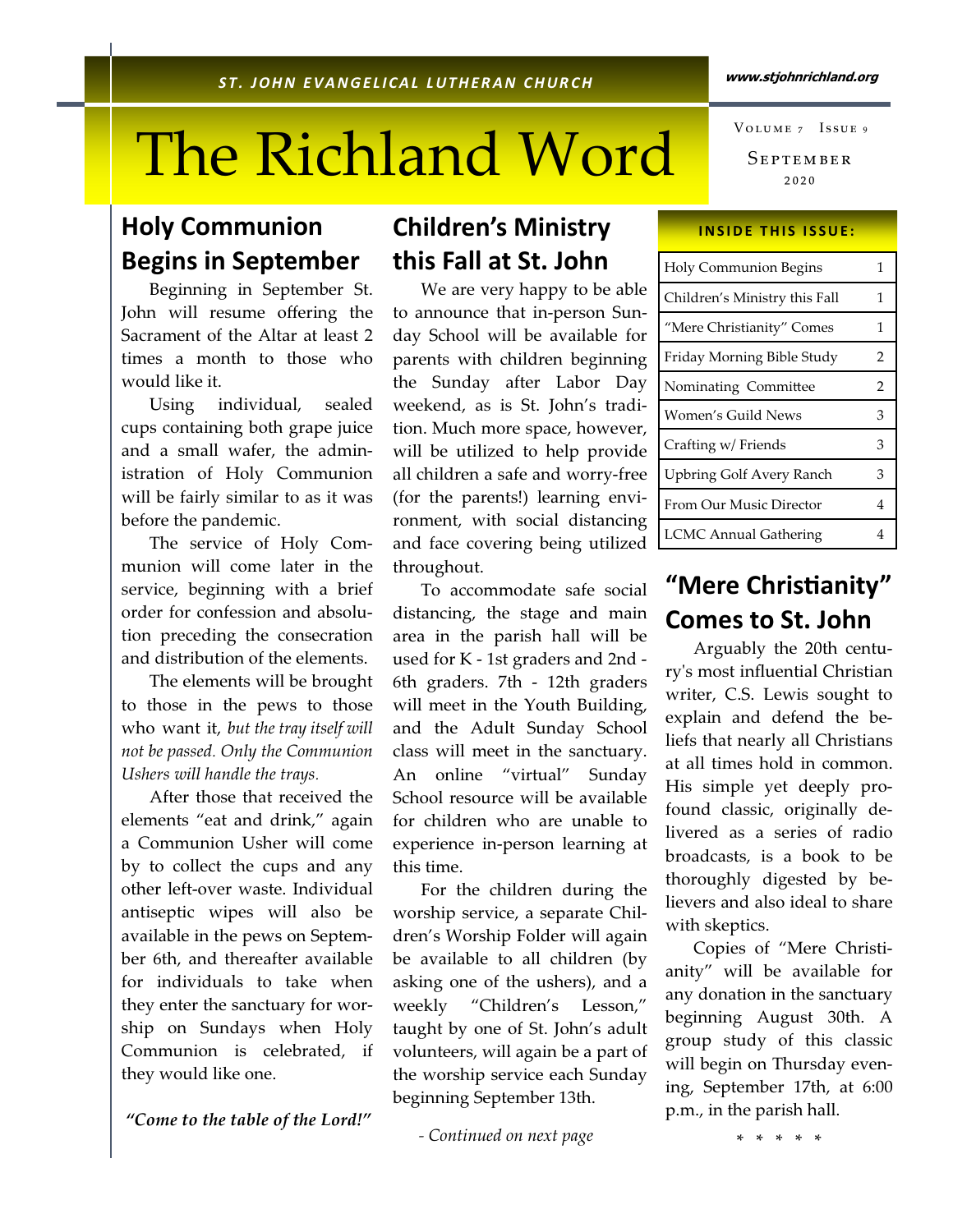# Friday Morning Bible Study

 After several lengthy delays, St. John's next session of the Friday Morning Bible Study will begin on September 4, 2020 at 10 am in the Parish Hall.

 The study chosen (months ago) for this series of discussions is Jesus: The One and Only, from the author Beth Moore. Lois has already ordered books for everyone and some have been picked up by eager students. Please give Lois a call (512 278 0990) or send her an email at loishrout@gmail.com if you want her to leave a book for you in the church office on Thursday or Friday morning or if you want it delivered to your home.

#### Nominating Committee Formed

 At the August Council meeting it was unanimously approved to appoint a nominating committee to assist St. John's annual election process at its annual meeting this coming October.

 The nomination of individuals by members using secret ballot will still be a part of the election process, but the Nominating Committee will assure that at least one candidate per vacancy has had the opportunity to think about, pray about, and reflect on serving in a specific position, before actually being elected. Members of the Nominating Committee for the upcoming October annual Vot-

 We will be trying a new combination for the sessions: I ordered audio introductions for each chapter of the study, and we will be listening to them first and then discussing the sections just as we have done in the past. Joining us for our sessions is Jena Cazolla, a longtime friend who lost her husband on August 1, 2020. She has attended St. John adult Sunday school and services twice now and really wants to do Bible study, but she is unable to read because she has severe macular degeneration and can't see book text. But I am sure that after hearing the audio portions, she will join in the discussions; finding new friends through this Bible

ers Meeting include Gary Pemberton, Lois Shrout, Janet Hees, and Pastor Todd.

 Elections for leadership positions required at the upcoming October Annual Members Meeting include the following:

 Council seat 5 - Bryan Rust has agreed to seek re-election.

 Council seat 6 - Gary Pemberton is not eligible for re-election.

 Council seat 7 - Jeff Haller has declined to seek re-election.

 Council seat 8 - Vicki Merideth has agreed to seek re-election.

 Sunday School Superintendents - Shannon & John Patrone have both agreed to seek re-election. President - Mark Muehlbrad has

declined to seek re-election.

study will ease her transition into a new life.

-- Lois Shrout

# Children's Ministry this Fall at St. John

- continued from p. 1

 The Christian Education Committee wants to do some cleaning and add some new paint and color to our children's learning spaces.

If you'd like to help in cleaning, painting, and otherwise prepping the parish hall and Youth Building for the beginning of Sunday School on September 13th, contact Shannon or John Patrone at "sjpatrone@gmail.com".

 As a result, the Nominating Committee will seek candidates for Council seats 6 and 7, and for President.

 Please pray for the Nominating Committee, and the upcoming Annual Meeting.

 If you are a member of St. John and would like to serve in a place of leadership at your church, or you know of a member that would, please contact a member of the Nominating Committee before Saturday, September 12th.

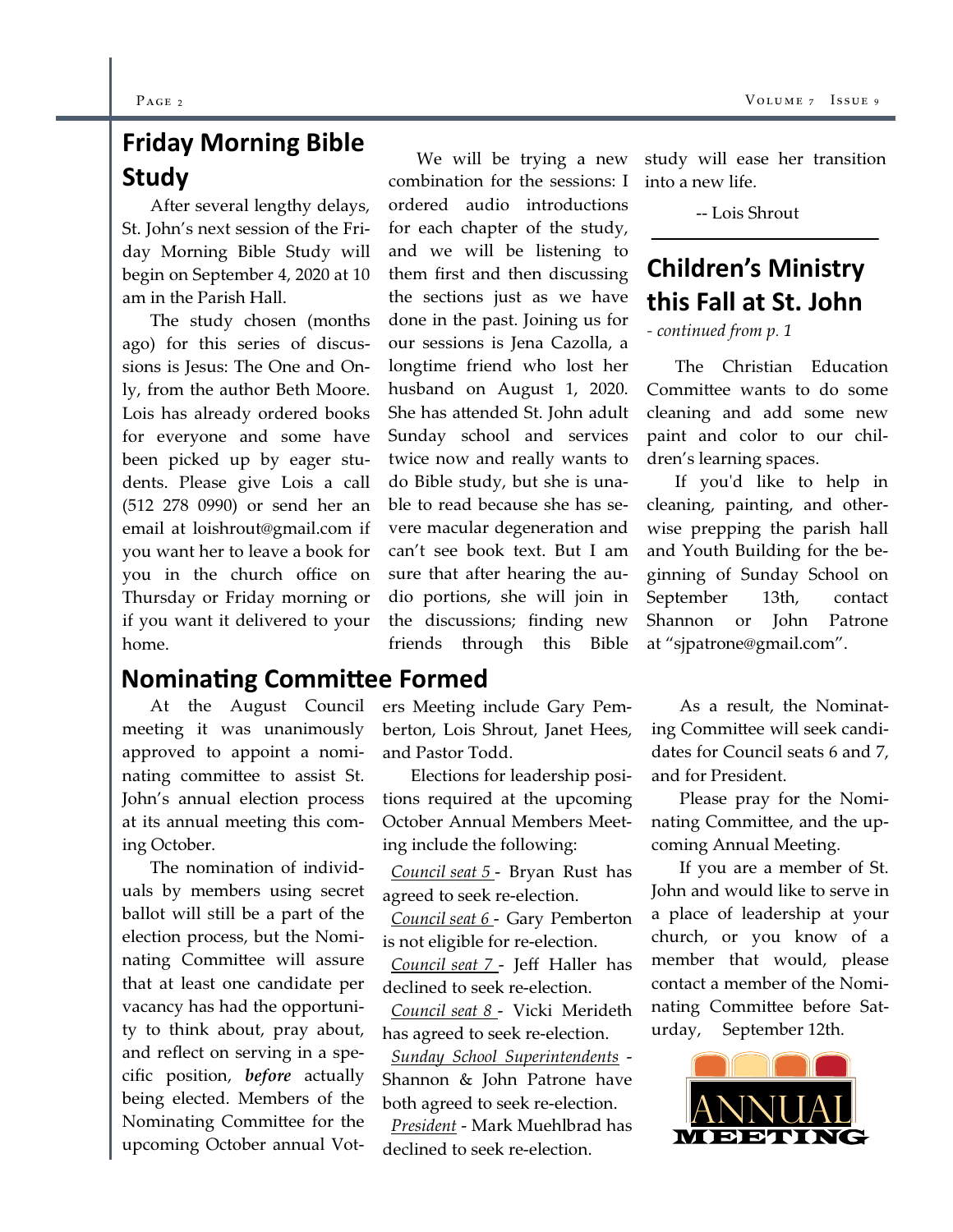#### Women's Guild News

Dear Women of St. John,

 As we continue our journey through the COVID19 pandemic, please take some time to contemplate your part in the future of our Women's Guild organization. The constitution was updated in 2011 and is broad enough to allow for any changes we might need through amendments. Read through your copy and let the officers know if there are items that are no longer relevant or new items we might consider adding. If you need a copy of the Guild's Constitution, contact Sandy Brunton, in the church office, and she will set one out for you or mail it to you.

 Regarding the immediate future, we are currently at a standstill as far as gathering for meetings, so we have not formed a nominating committee. There will be no election of officers in September, and no Pfolk Pfest in October.

 We will look forward to better days ahead when the threat of the coronavirus is behind us.

 Stay safe and well and reach out to your Sisters in Christ to share your faith and hope.

#### Blessings,

St. John Women's Guild Officers: Brenda Kirchner, president Sandy Brunton, vice-president Janet Hees, secretary Kathy Pemberton, treasurer

#### Crafting w/ Friends

This fun group will be gathering on **Saturday**, Sept. 5th, beginning at 10:00 a.m. We will continue to adhere to all the safety precautions to which our leaders are asking us, to make our time together as safe and worry-free as possible for all.

 At our last meeting, we did plan some projects for part of the year. Hearing your ideas would be enjoyable.

 On the 5th, we will continue working on hospital blankets for hospice patients.

 Come and bring your projects with you and show them to us! We have a finished quilt to show you. Some of you may have some wonderful ideas to share.

> Hope to see you there! Sandy Brunton, Chair

#### Congratulations!

Congratulations to Trevor Ethun who graduated from Bedford High School in Michigan earlier this year. Trevor was confirmed here at St. John. His grandparents are Michael and Liz Gebert.

Trevor will be attending the University of Toledo in Ohio this fall. His major will be Criminal Law.

#### Prayer Chain

Did you know St. John has a prayer chain? About a dozen members have covenanted together as a team to confidentially pray for needs in the congregation, including sickness, surgery, loss, and other challenges facing individuals.

 Contact Sandy Brunton or the church office if you have a prayer request, or would like to be a part of this team.





Contact Andrew Hamann if you'd like to play this year!

## During This Pandemic…

 For emergencies, or for anything urgent or time-sensitive, call Pastor Todd on his cell phone: 512-745-1057. (Please do not text if you need to contact him right away.)

Otherwise, you can email Pastor Todd at:

#### pastortoddpeterson@gmail.com,

and he will respond to your email usually in 2-4 days.